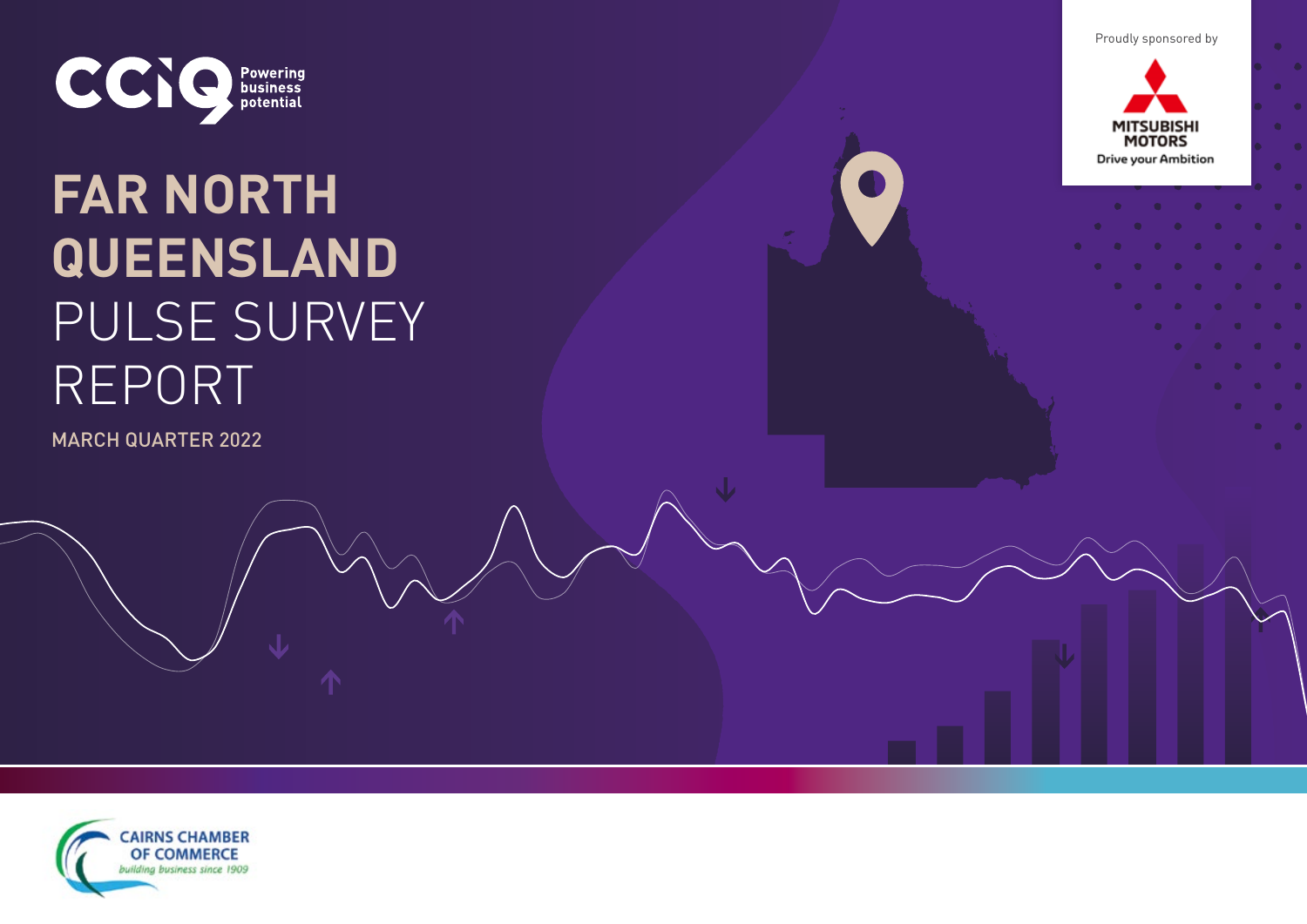## IMPROVED OUTLOOK ON THE HORIZON FOR FAR NORTH QUEENSLAND BUSINESSES

Latest results from the CCIQ Pulse Survey for the March 2022 quarter indicated that Far North Queensland's business confidence for the future of the state and national economies have remarkedly improved. However, it is important to note that the turnaround is off a low base and actual business performance is reported to remain low.

Confidence improved in the March quarter with Far North Queensland businesses anticipating a gradual strengthening in the national and Queensland economies over the next 12 months but business performance during the March quarter, while improved, is yet to reflect actual growth.

General business conditions and total sales revenue improved during the quarter. At the same time, considerable increases in business operating costs coupled with rising labour costs offset this improvement. As a result, business profitability only marginally improved and is not yet at profitable levels.

Actual growth is anticipated to occur in the June quarter, with expectations for general business conditions, sales and employment all registering strengthening PBIs of above 50 index points. However, conversion of these factors into substantially improved profitability will take longer.

Overall, Far North Queensland businesses are reporting slightly higher performance in the March and June quarters than the State-wide average.

In summary, this quarter's results, whilst reflecting volatility, are promising in that they signal a consistent pathway towards an improved economic outlook for Queensland. The challenge will be Far North Queensland businesses' ability to navigate through a complex array of issues, including:

- → Uncertainty emerging from the upcoming Federal Election;
- $\rightarrow$  The re-emergence of inflation and the expected rising interest rates that may impact consumer confidence and spending, as well as business costs and contracts;
- → The labour shortage of skilled and non-skilled employees; exacerbated by ongoing housing and accommodation crisis;
- → Direct and indirect loss of trade and physical damage from the Queensland floods;
- → Continuing supply chain disruptions leading to stock and material shortages, compounded by geopolitical uncertainty especially in Russia and China;
- → Rising fuel prices that are increasing business costs and impacting customer discretionary spending; and
- > The lingering effects of COVID-19 on events tourism;

However there are also favourable influences such as:

- → The large scale winding back of COVID-19 restrictions;
- → The re-opening of interstate and international borders and the impact on tourism but also population growth and skill shortages;
- → Favourable commodity prices for Queensland exports: and
- → Emerging post COVID-19 positivity across businesses and the community.

A better economic outlook is supported in these results with greater improvement in business confidence of achieving business goals and the easing of many business constraints, particularly around economic demand and activity.



## PERFORMANCE RELATIVE TO THE QUEENSLAND STATE AVERAGE

#### MARCH QUARTER SENTIMENT JUNE QUARTER FORECAST

#### **Far North Queensland**

45.4 44.9

#### **Far North Queensland**

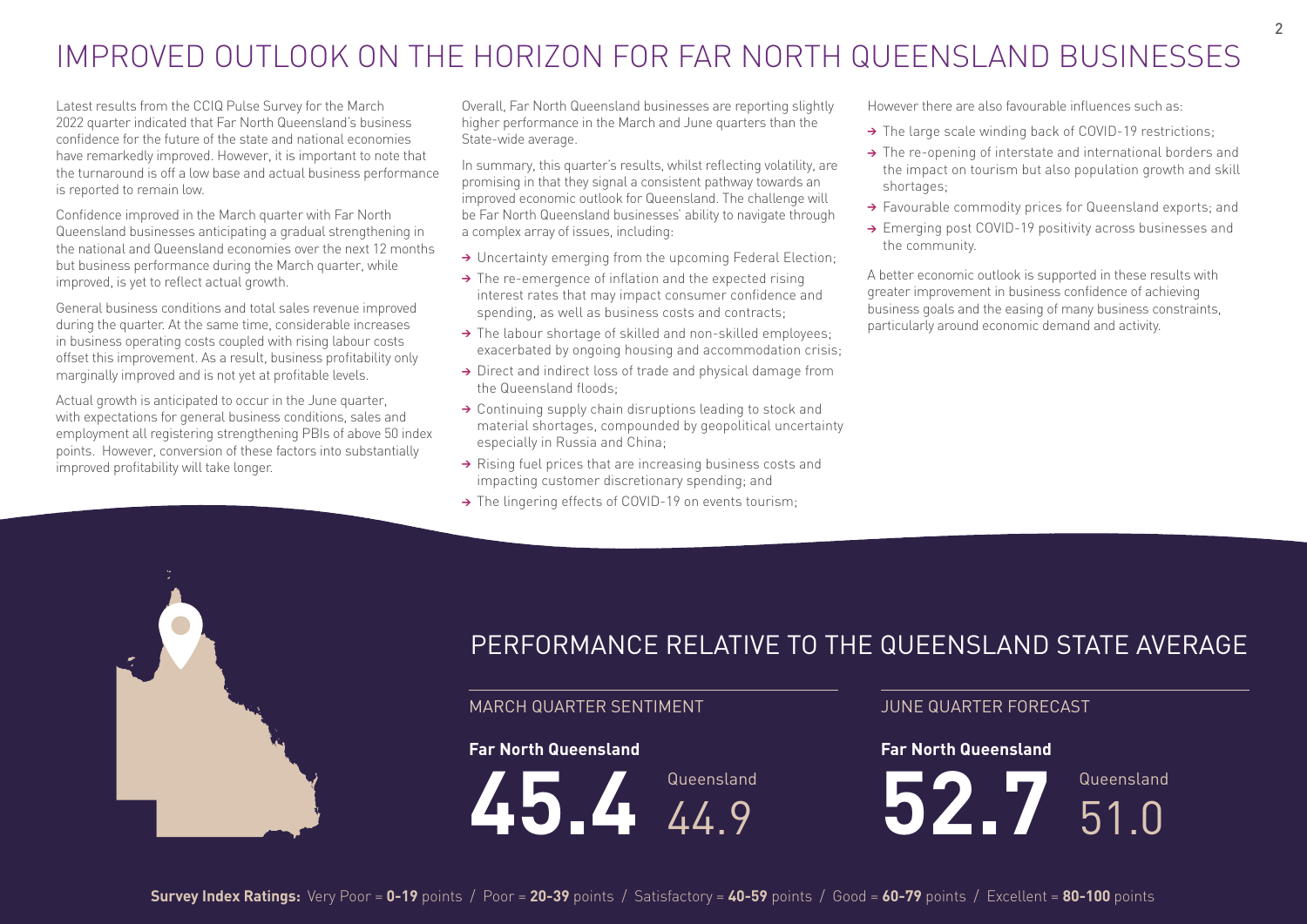## SNAPSHOT DATA

#### FAR NORTH QUEENSLAND PULSE SURVEY INDEX\* RATINGS MARCH 2022



3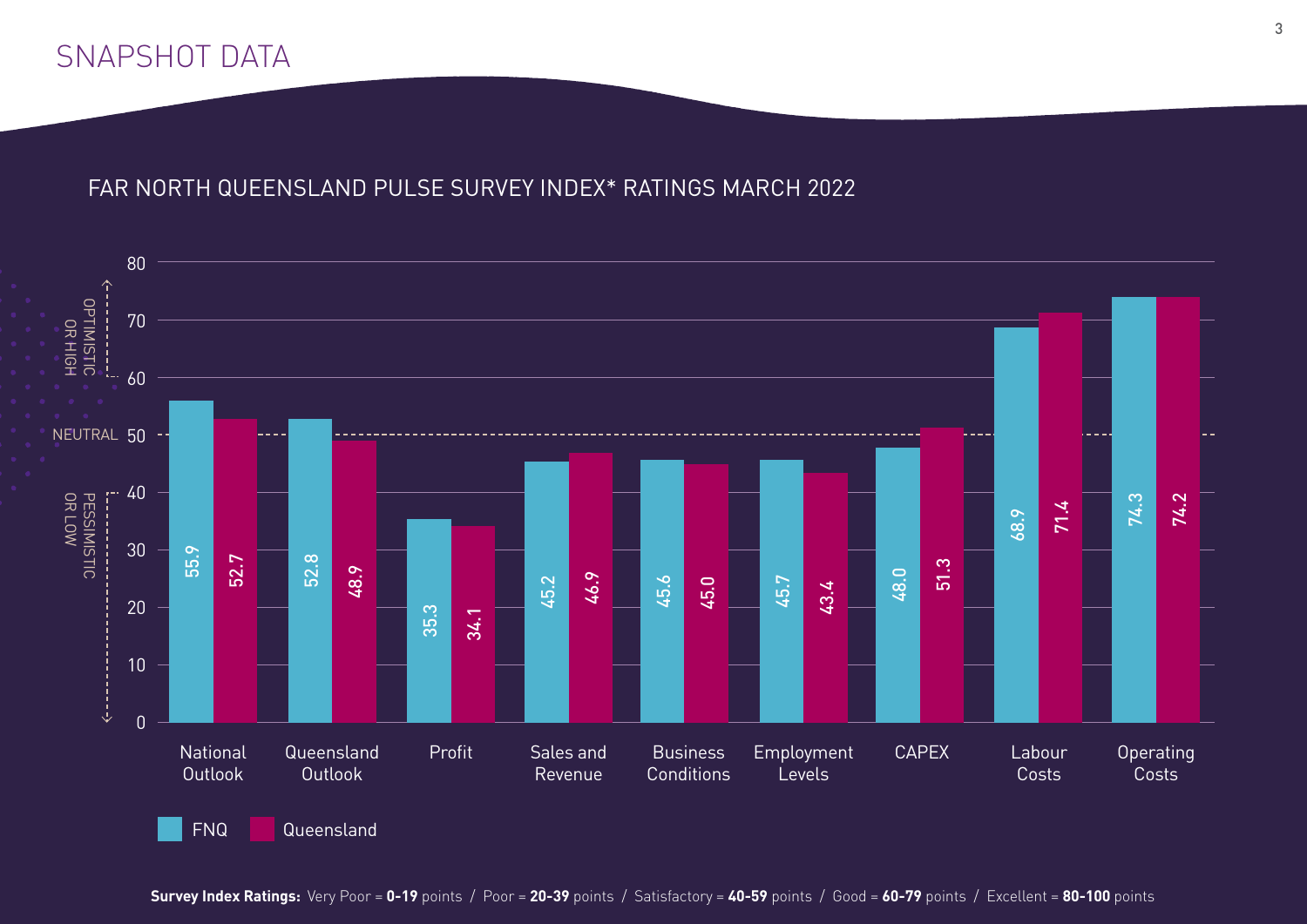## SNAPSHOT DATA

#### PULSE SURVEY INDEX\* RATINGS MARCH 2022



<sup>\*</sup>Care should be exercised due to the low sample size for this region

**Survey Index Ratings:** Very Poor = **0-19** points / Poor = **20-39** points / Satisfactory = **40-59** points / Good = **60-79** points / Excellent = **80-100** points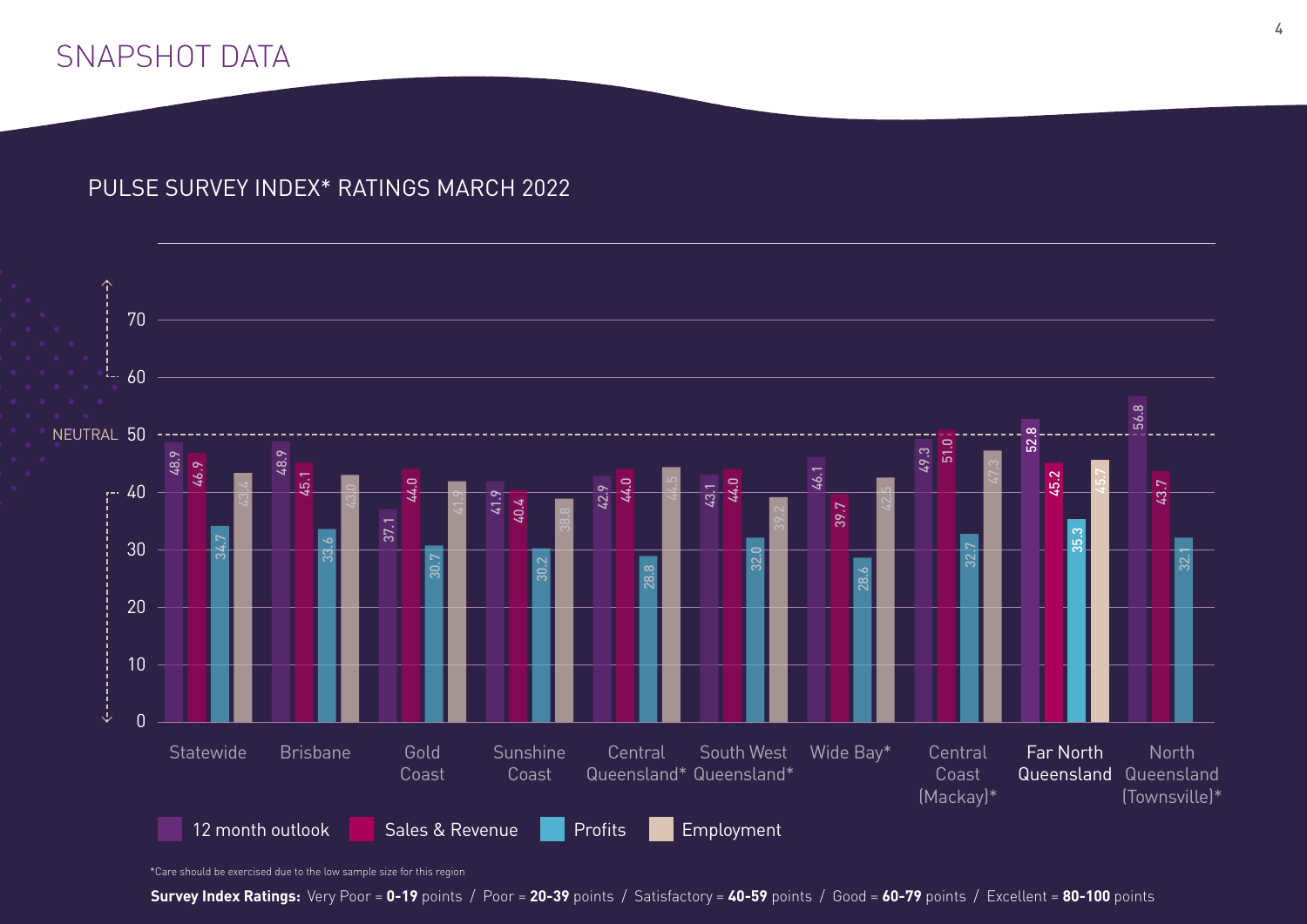## **SNAPSHOT**



#### **12-MONTH OUTLOOK**

#### **PULSE SURVEY INDEX**

Queensland Outlook = **52.8** (+7.8); Satisfactory National Outlook = **55.9** (+5.7); Satisfactory

Far North Queensland businesses expressed improved confidence for the performance of the national and Queensland economies over the next twelve months, after a sharp contraction in the December quarter associated with the COVID-19 Omicron strain outbreak. Confidence in the Australian economy for the next twelve months improvement is showed through the increase of 5.7 index points to 55.9 in March 2022, indicating a strengthening economy over the next 12 months. The Queensland index also increased 7.8 points to 52.8, reaffirming these strengthening growth prospects at the state level over the forthcoming 12 months. As such, both the Queensland and National Index scores continue to improve, with the gap between the two narrowed compared to the December quarter.

### **SALES AND REVENUE**

**PULSE SURVEY INDEX** March -22 = **45.2** (+9.0); Satisfactory June -22 = **56.9** (+11.7); Satisfactory

Total sales revenue in the March quarter while improved, still continued to indicate weakening sales. The sales and revenue PBI of 45.2 is up (9.0) on the previous December quarter index of 36.3. Total sales revenue appears to have been influenced favourably by the progressive relaxation of COVID-19 restrictions, as well as the openings of interstate and international border. At the same time, sales and revenues have been negatively impacted by staff shortages, floods and continuing supply chain disruption and resulting stock availability. Total sales and revenue are expected to strengthen significantly in the June quarter with the PBI increasing 11.7 index points to 56.9.

#### **GENERAL BUSINESS CONDITIONS**

#### **PULSE SURVEY INDEX**

March -22 = **45.6** (+8.5); Satisfactory June -22 = **55.7** (+10.1); Satisfactory

General business conditions improved in the March quarter, potentially due to better sales that partly improved business profitability. However overall conditions remain subdued due the complex array of issues listed earlier in the summary. The March quarter business conditions index reached 45.6, up 8.5 points from the December quarter score of 37.1. Encouragingly, business responses in the March quarter also reflected fewer businesses indicating weaker conditions, with more responses shifting to either unchanged or stronger conditions. Going forward, general business conditions in the June quarter are anticipated to improve strongly, potentially indicating growth with an expected PBI of 55.7.



 $\sqrt{5}$ 

## **OPERATING COSTS**

**PULSE SURVEY INDEX** March -22 = **74.3** (+7.8); High June -22 = **72.7** (-1.5); High

Operating costs during the March quarter continued to rise, with the PBI increasing to 74.3, up by 7.8 index points from the December quarter score of 66.5. Three in every four businesses indicated an increase in their operating costs during the quarter. Potentially, this is due to global supply chain disruptions combined with rising fuel prices that have led to significant price rises for business inputs. Moreover, there are increases in other business operational costs such as rents and insurance. This significant escalation in operating costs is only expected to temper mildly in the June quarter, with the PBI anticipated to fall by 1.5 index points to 72.7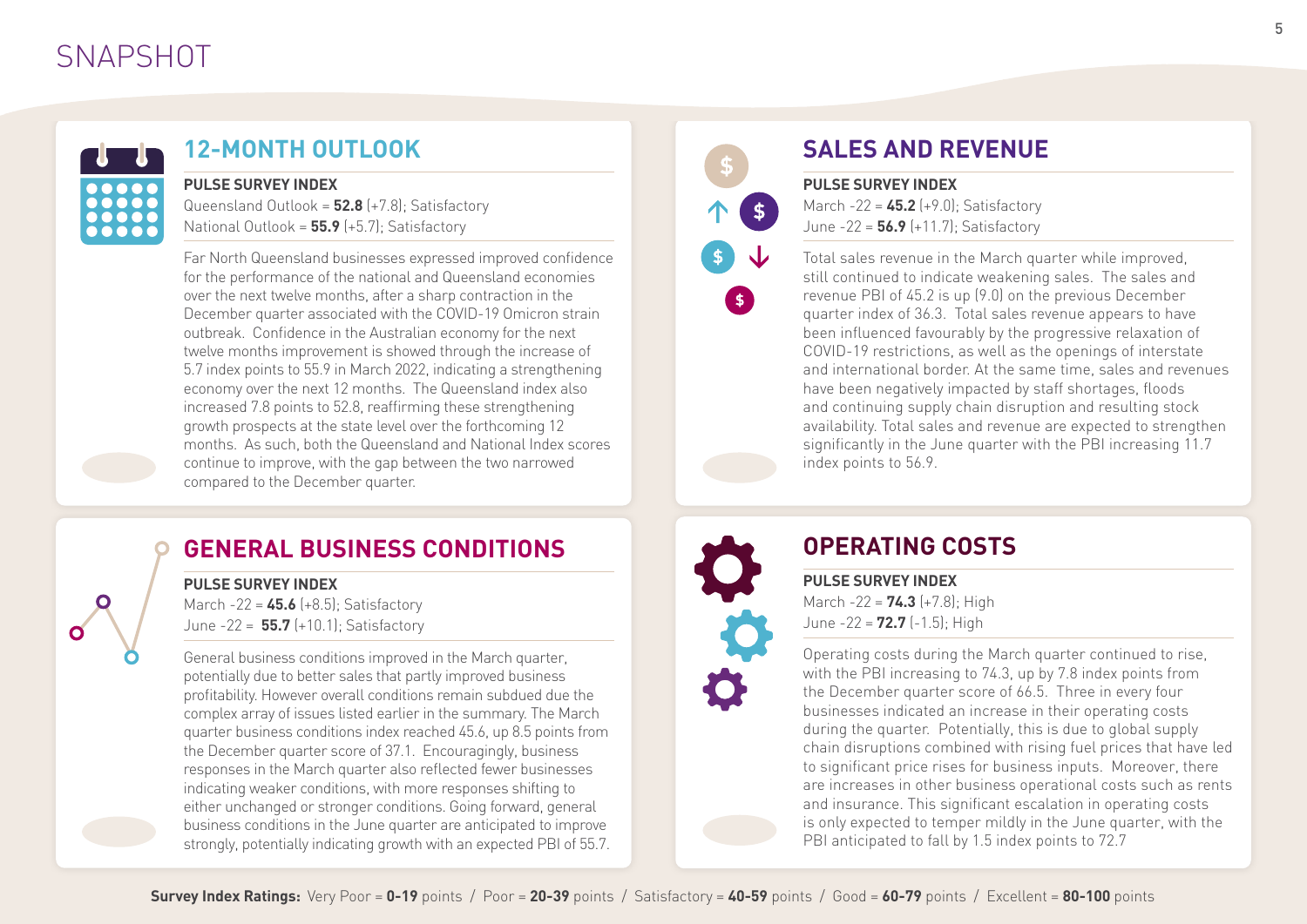## **SNAPSHOT**



### **LABOUR COSTS**

**PULSE SURVEY INDEX**

March -22 = **68.9** (+5.6); High June -22 = **69.9** (+1.1); High

Labour costs in the March quarter 2022 increased significantly by 5.6 points to reach a PBI of 68.9. This result reflects widespread staff and skill shortages associated with prolonging effects from the extended international and interstate border closures. Additionally, there are compounding effects from greater economic activity, as businesses struggling to meet new demand and pressured to offer higher wages to retain staff and attract new employees. More than three in five businesses reported increased labour costs during the March quarter. Noting that businesses are expecting this condition to worsen, as the labour costs PBI is expected to increase even further, up 1.1 points to 69.9 in the June quarter.

# 88 22

## **EMPLOYMENT LEVELS**

#### **PULSE SURVEY INDEX**

March -22 = **45.7** (+5.1); Satisfactory June -22 = **52.2** (+6.5); Satisfactory

Employment levels increased in the March quarter to 45.7, with the PBI up 5.1 index points from the December quarter. This result reflects an overall increase in economic activity, cautiously from a low base, with skill and labour shortages remained prevalent across a number of industry sectors. Seven in ten businesses indicated their employment levels remained unchanged during the March quarter. A further improvement in this indicator is expected with the employment PBI expected to be up another 6.5 points to 52.2 in the June quarter.

## **PROFITABILITY**

#### **PULSE SURVEY INDEX**

March -22 = **35.3** (+3.8); Poor June -22 = **44.8** (+9.5); Satisfactory

Higher sales have caused profitability to partly improve during the March quarter. At the same time, both rising operational and labour costs have acted as a drag for greater improvement. The profitability PBI increased by 3.8 points from 31.5 in the December quarter to 35.3 in the March quarter. However, more than one in three businesses indicated their profitability fell during the quarter, and overall levels are considered 'poor'. Nevertheless, Far North Queensland businesses expect another improvement in their profitability in the June quarter, with the index forecast to grow by 9.5 points up to 44.8. If this happens, the indicator will finally reach Satisfactory levels, while still remaining below a score of 50. This is not easy to achieve, and will take both a combined improvement in sales and a moderation in business costs to occur.



## **CAPITAL EXPENDITURE**

**PULSE SURVEY INDEX** March -22 = **48.0** (+6.7); Satisfactory June -22 = **53.6** (+5.6); Satisfactory

After an extensive period of under-investment among Far North Queensland businesses, a directional change in capital expenditure outlook is emerging. The capital expenditure PBI in the March quarter increased to 48.0, up by 6.7 index points from 41.3 in the December quarter. One in four businesses increased their capital expenditure during this quarter. Going forward, capital expenditure sentiment is expected to pick up further above 50 in the June quarter with the PBI up another 5.6 points to reach 53.6.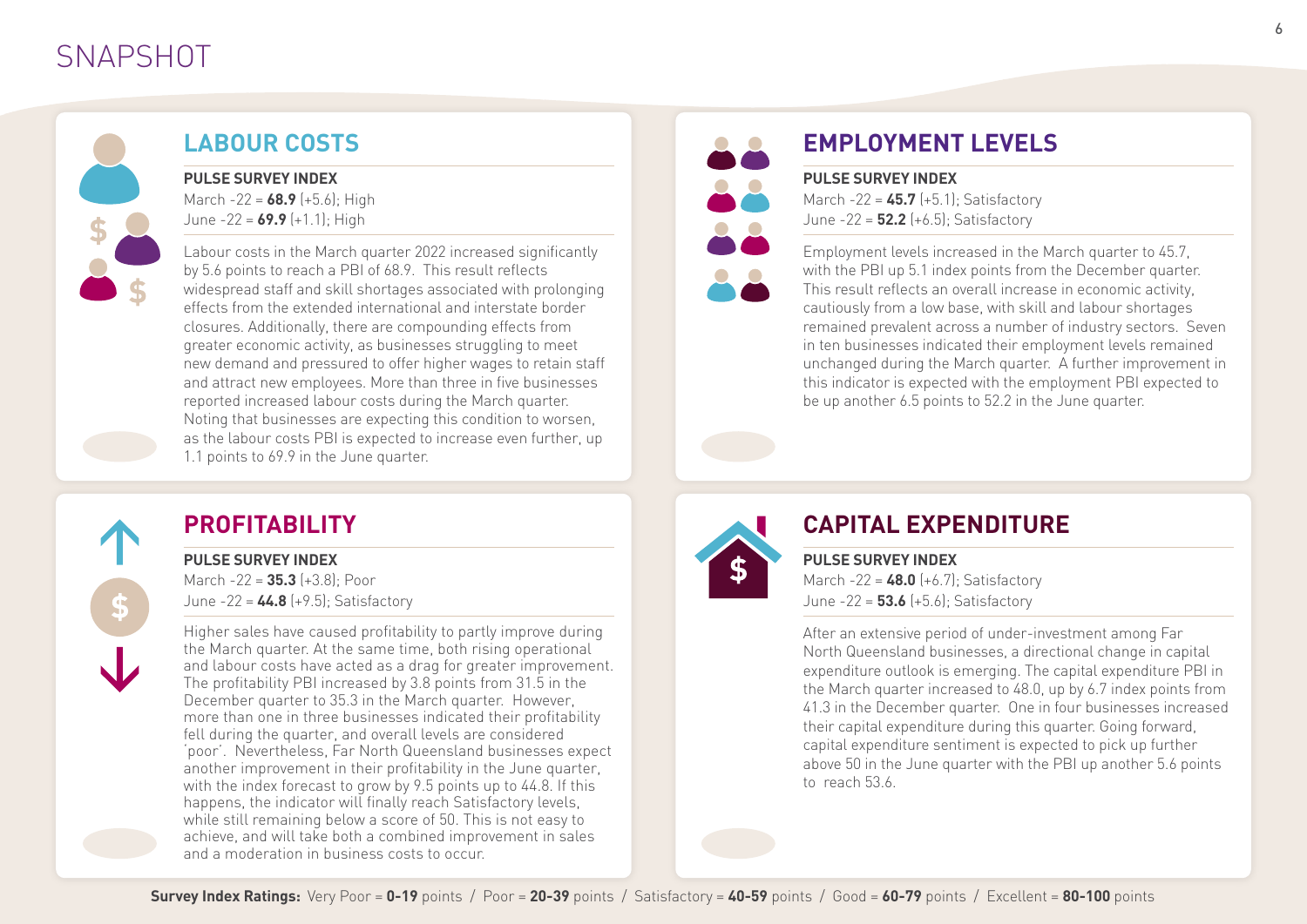## MAJOR CONSTRAINTS ON BUSINESS GROWTH

| Level of demand/economic activity                                  | 63.5                       |
|--------------------------------------------------------------------|----------------------------|
| Political and economic stability                                   | $59.4$ $\bullet$           |
| Insurance premium costs                                            | $58.3$ $\bullet$           |
| Direct wage costs                                                  | $55.7$ $\bullet$           |
| Indirect wage costs (Superannuation, Workers Compensation etc)     | 51.6                       |
| Level of business taxes and government charges (Federal)           | 50.5 <sup>o</sup>          |
| Level of business taxes and government charges (State and Local)   | 49.0                       |
| Compliance and complexity of business taxes and government charges | 48.4                       |
| Interest rates                                                     | $47.9$ $\bullet$           |
| Exchange rate and commodity prices                                 | $41.7$ $\bullet$           |
|                                                                    | LEVEL OF CONSTRAINT<br>100 |

**Degree of constraint index ratings guide:** No constraint: **0-20** / Slight constraint: **21-40** / Moderate constraint: **41-60** / Large constraint: **61-80** / Critical constraint: **81-100**

Customers will be apprehensive to spend. Whilst  $\blacksquare$ there is low unemployment, the confidence in the market will lead to people 'saving for a rainy day'. This will have a knock on effect for businesses who will find it harder to sell their services and products. – Far North Queensland

Mental health of our Director and all employees

 $\blacktriangleleft$ is significantly impacted. Staff absence due to COVID and not being able to recruit more qualified electricians is driving mental health challenges to an almost unmanageable level. The Director is having to work on the tools during the day and then run a full time job on the workflow and invoicing at night. – Far North Queensland

Geopolitical challenges with China/Russia will  $\blacktriangleleft$ push Australia further away from the Asian markets, with agriculture supplies impacted most. – Far North Queensland

Interstate visitors and Overseas visitors returning  $\blacksquare$ plus the end of the Mandates have made a

big difference to our business. – Far North Queensland